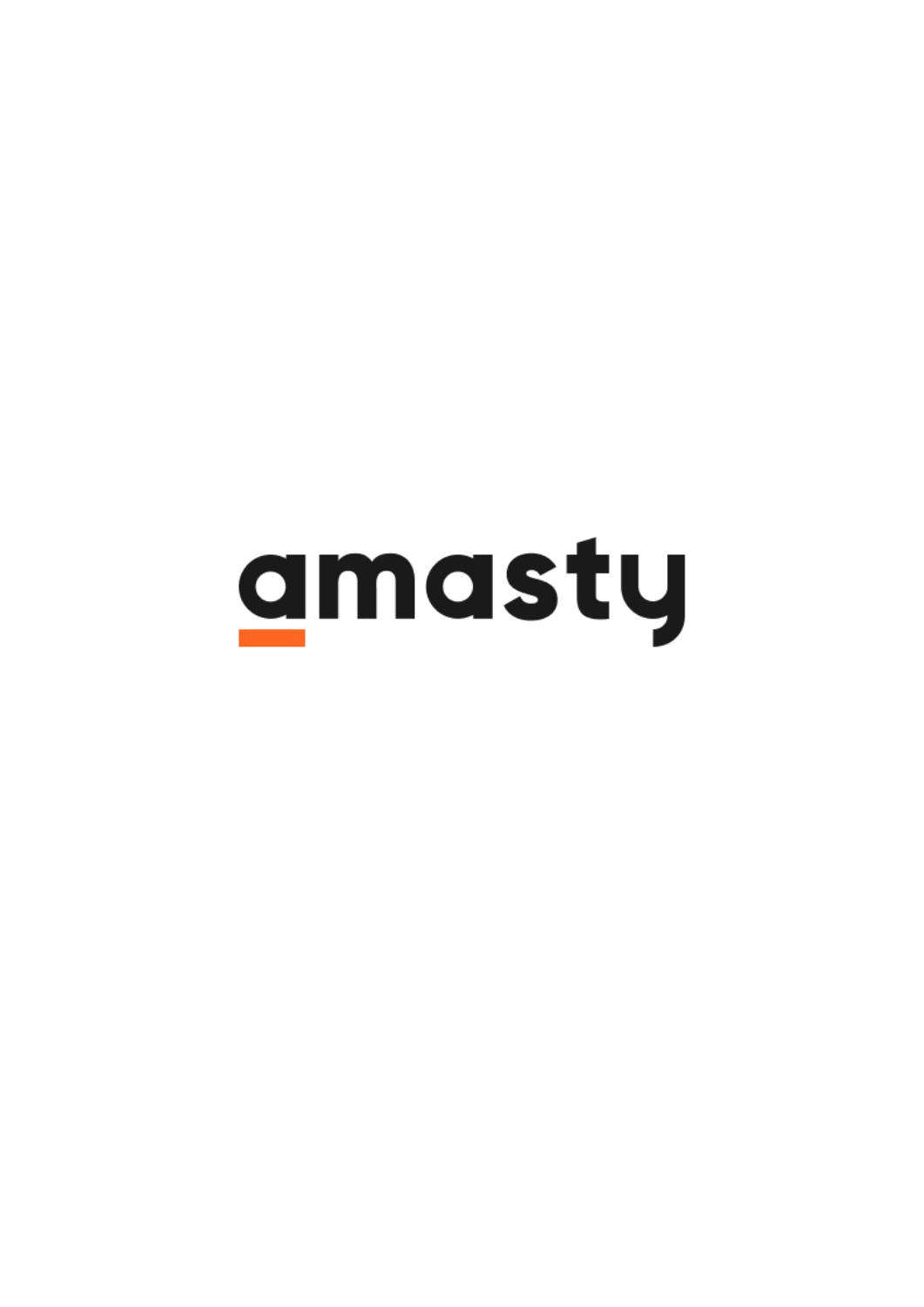For more details see how [Infinite Scroll for Magento 2](https://infinite-scroll-m2.magento-demo.amasty.com/index.php/collections/yoga-new.html) extension works.

### **Guide for Infinite Scroll for Magento 2**

Infinite scroll for Magento 2 automatically loads product catalog without reloading the page. Your customers will be pleasantly surprised with supportive navigation and high performance of your web store.

- Smart navigation
- SEO-friendly functionality
- Customized navigation bars
- Auto loading of the pages
- 'Back to top' button

The extension offers you an enjoyable navigation and new opportunities in the presentation of goods. With this extension, the catalog browsing may become a smooth surfing experience. The module significantly saves time and nerves to your customers and consequently to yourself.

### **General Settings**

To get the access to the "Infinite Scroll" settings please go to: **Stores → Configuration → Amasty Extensions → Infinite Scroll**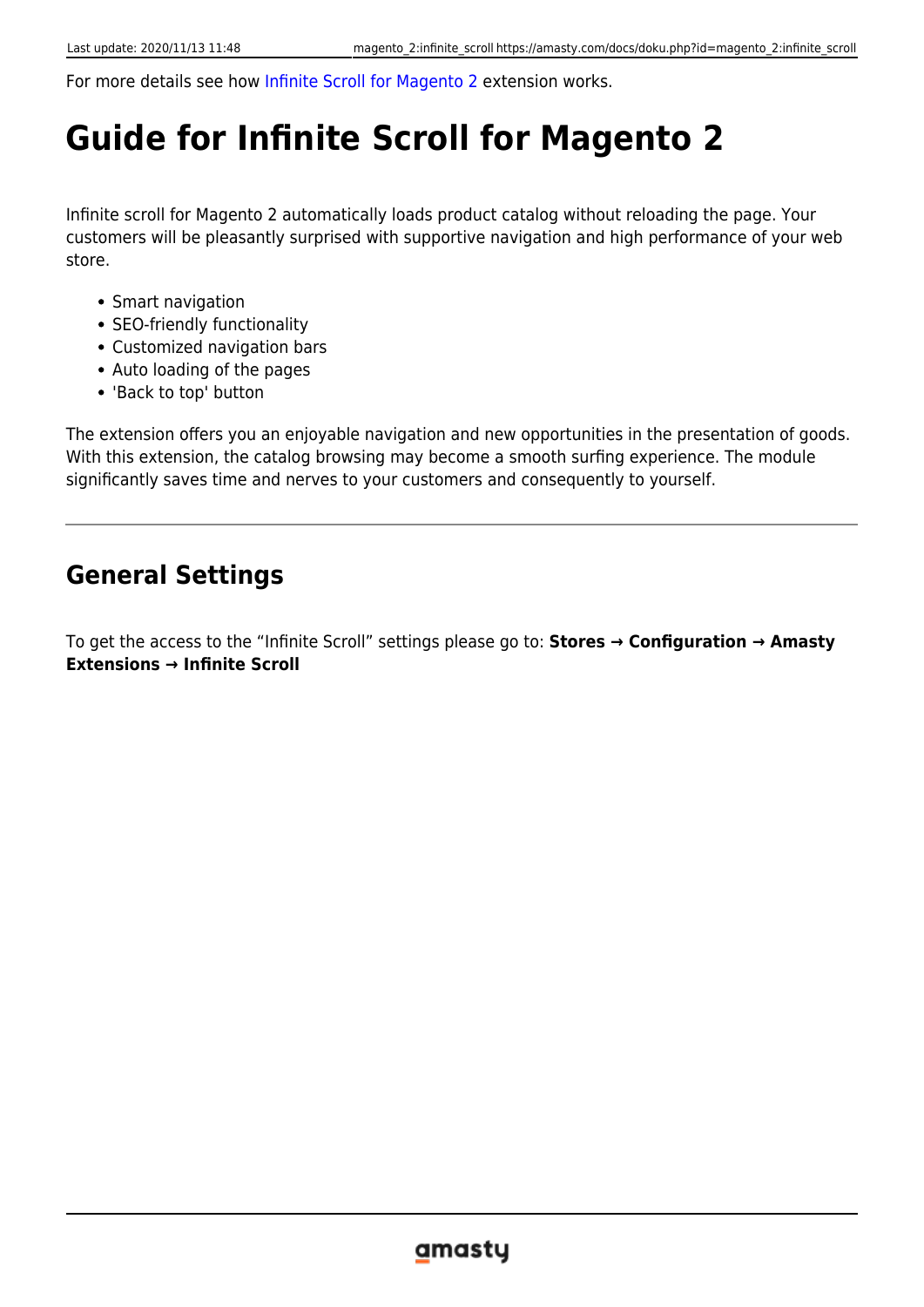### **General settings**



#### **Loading Type** - choose from the available loading styles.

See the full list and each type specifics below:

- **Select None module is disabled** if you want to deactivate the functionality of the Infinite Scroll extension.
- **Select Automatic on page scroll** to activate the autoloading of the previous and next pages. The next and previous pages will be displayed as soon as you reach the end of the current page. The AJAX plugin provides the progressive enhancement of the next and previous pages to the existing page without a complete page refresh.
- If you select **Button on button click** you'll have the next and previous pages loaded automatically but they will be displayed only after you click the button.
- In case you choose the **Combined automatic + button**, the first 'X number' of pages will be loaded automatically. After X pages, the user will have to load pages manually by pressing the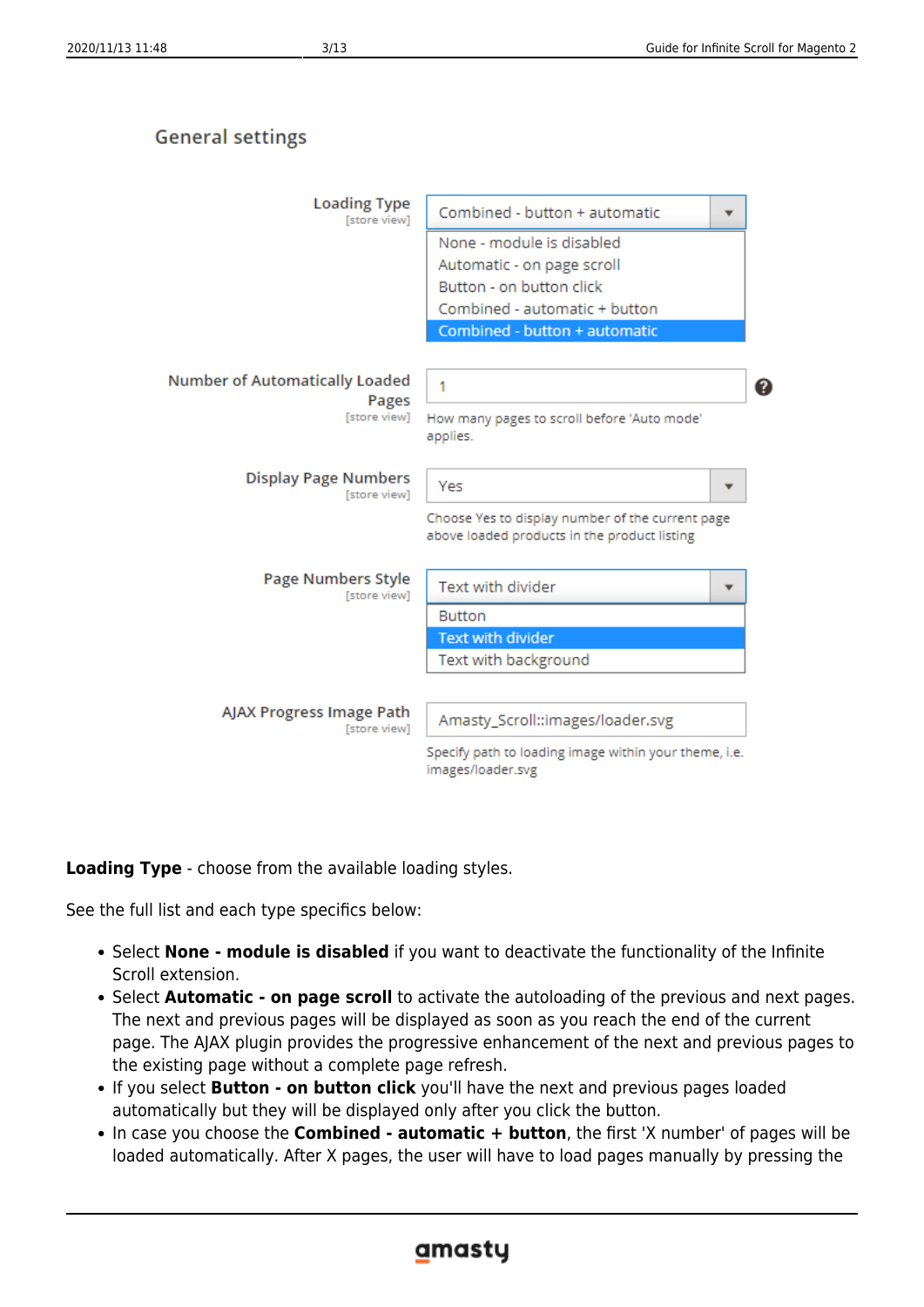button.

For **Combined - button + automatic**, the first 'Y number' of pages will be loaded automatically. Then, to load the next page, the user will need to click a button once. After that, all other pages will be loaded automatically.

**Number of Automatically Loaded Pages** - Enter the number of pages a user needs to scroll before 'Auto mode' applies. This setting is only available for Combined loading types: Combined - automatic + button and Combined - button + automatic.

#### What is the difference between **automatic + button** vs **button + automatic**?

Let's say, you set the number of automatically loaded pages as 4.

In the case of the **Combined - automatic + button** scenario, a user will see the first 4 pages similarly to a long one-pager. Then, to load the 5th, 6th, 7th, etc. pages, the user will need to press a 'Load More' button every time to load the page.

However, with the **Combined - button + automatic** user will be asked to press a 'Load More' button only once - between the 4th and 5th page.

**Display Page Numbers** - Choose 'Yes' to display the pages separator with numbers. While scrolling down the list of products you will see the line separator with the page number. Select 'No' to deactivate the separator and have the plain catalog list.

**Page Numbers Style** - Choose the style of page numbers from the list.

These are the available page number styles:

• Button: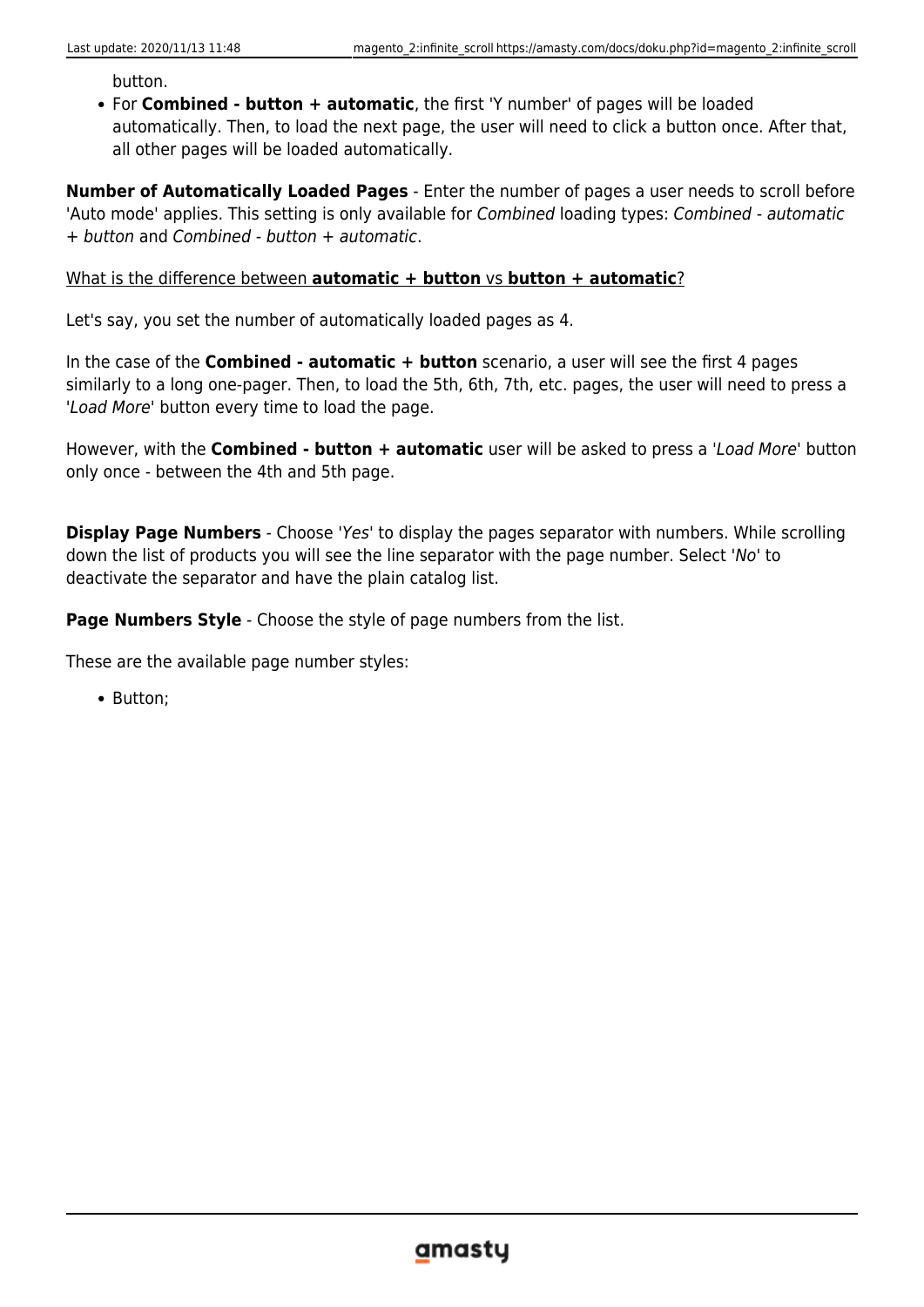### Home > New Luma Yoga Collection

## New Luma Yoga Collection

| <b>Shopping Options</b> |              | 佳<br>m<br>m          |                     |
|-------------------------|--------------|----------------------|---------------------|
| <b>ACTIVITY</b>         | $\checkmark$ | Page #1              |                     |
| <b>CATEGORY</b>         | $\checkmark$ |                      |                     |
| <b>CLIMATE</b>          | $\checkmark$ |                      |                     |
| <b>COLOR</b>            | $\checkmark$ |                      |                     |
| <b>ECO COLLECTION</b>   |              |                      |                     |
| <b>ERIN RECOMMENDS</b>  | $\checkmark$ |                      |                     |
| <b>FEATURES</b>         | $\checkmark$ |                      |                     |
| <b>GENDER</b>           | $\checkmark$ | Echo Fit Compression | <b>Gwen Drawstr</b> |
| <b>MATERIAL</b>         | $\checkmark$ | Short                | Short               |

• Text with divider;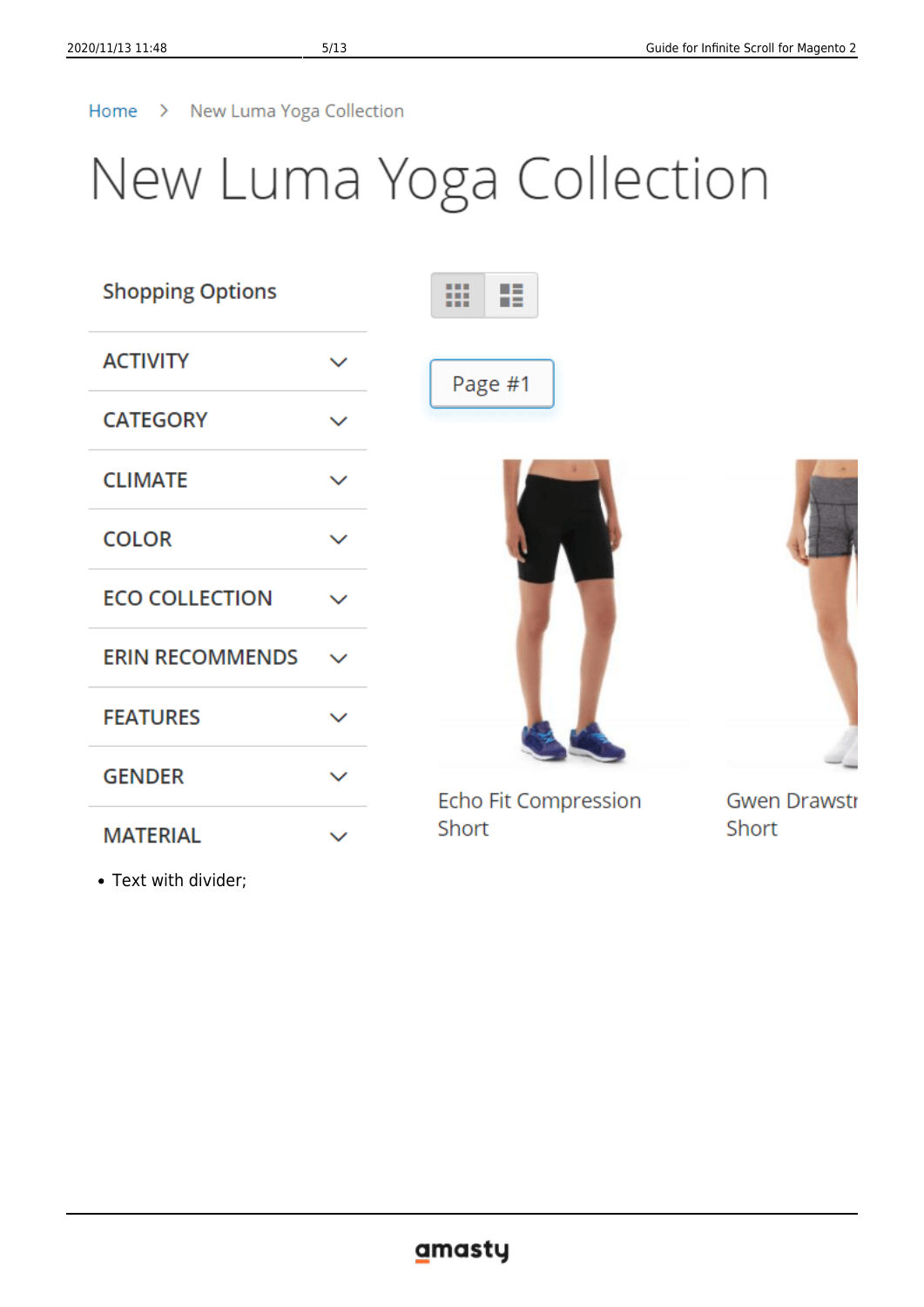### Home > New Luma Yoga Collection

## New Luma Yoga Collection

| <b>Shopping Options</b> |              | H<br><br>.                           |
|-------------------------|--------------|--------------------------------------|
| <b>ACTIVITY</b>         | $\checkmark$ | Page #1                              |
| CATEGORY                | $\checkmark$ |                                      |
| <b>CLIMATE</b>          | $\checkmark$ |                                      |
| <b>COLOR</b>            | $\checkmark$ |                                      |
| <b>ECO COLLECTION</b>   | $\checkmark$ |                                      |
| <b>ERIN RECOMMENDS</b>  | $\checkmark$ |                                      |
| <b>FEATURES</b>         | $\checkmark$ |                                      |
| <b>GENDER</b>           | $\checkmark$ | Echo Fit Compression<br>Gwen Drawsti |
| MATERIAL                | $\checkmark$ | Short<br>Short                       |

Text with background.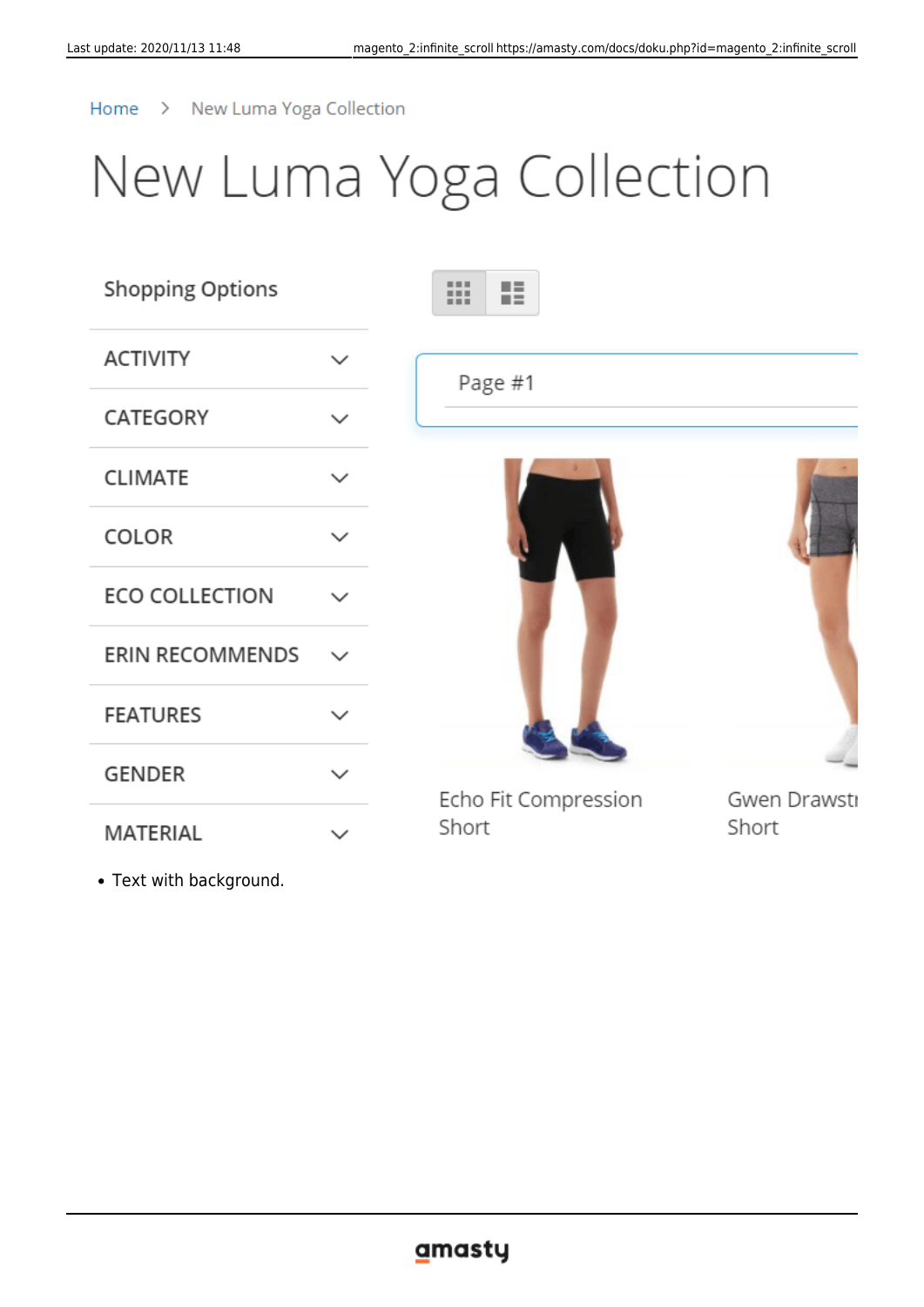#### Home > New Luma Yoga Collection

### New Luma Yoga Collection

| <b>Shopping Options</b> |              | H<br>₩               |              |
|-------------------------|--------------|----------------------|--------------|
| <b>ACTIVITY</b>         | $\checkmark$ | Page #1              |              |
| CATEGORY                | $\checkmark$ |                      |              |
| <b>CLIMATE</b>          | $\checkmark$ |                      |              |
| COLOR                   | $\checkmark$ |                      |              |
| <b>ECO COLLECTION</b>   |              |                      |              |
| <b>ERIN RECOMMENDS</b>  | $\checkmark$ |                      |              |
| <b>FEATURES</b>         | $\checkmark$ |                      |              |
| <b>GENDER</b>           | $\checkmark$ | Echo Fit Compression | Gwen Drawstr |
| <b>MATERIAL</b>         | $\checkmark$ | Short                | Short        |

**AJAX Progress Image Path** - Insert the path to your own loading theme to customize your website. Choose what kind of loading wheels fits your web store layout.

### **Customize buttons**

With the Infinite Scroll extension, you can customize buttons to your taste.

### **Load Prev-Next Button (optional)**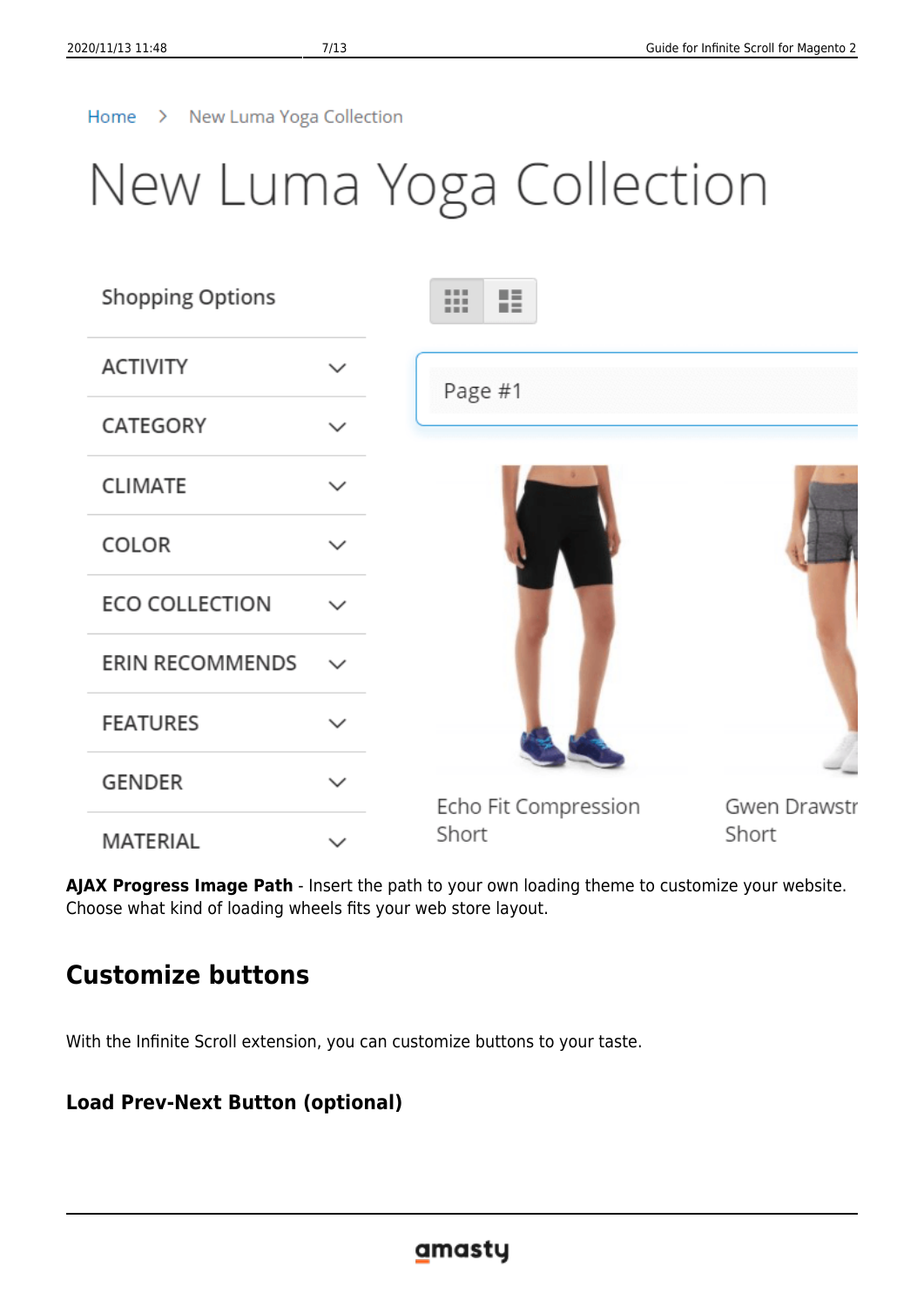### Load Prev-Next Button (optional)



**Label for the Prev Button** - Specify text for the button that leads to the previous page.

**Label for the Next Button** - Specify text for the button that leads to the next page.

**Button Color** - Use the integrated color picker to choose the color of the Prev-Next button.

**Button Color (Pressed)** - Use the integrated color picker to choose the color of the Prev-Next button when it's pressed.

### **Back to Top Button (optional)**

**Enabled** - Enable/disable the **Back to Top Button** that provides shoppers with the opportunity to quickly get back to the top of the page, if enabled. Choose Yes to display info bar with current page number and total pages count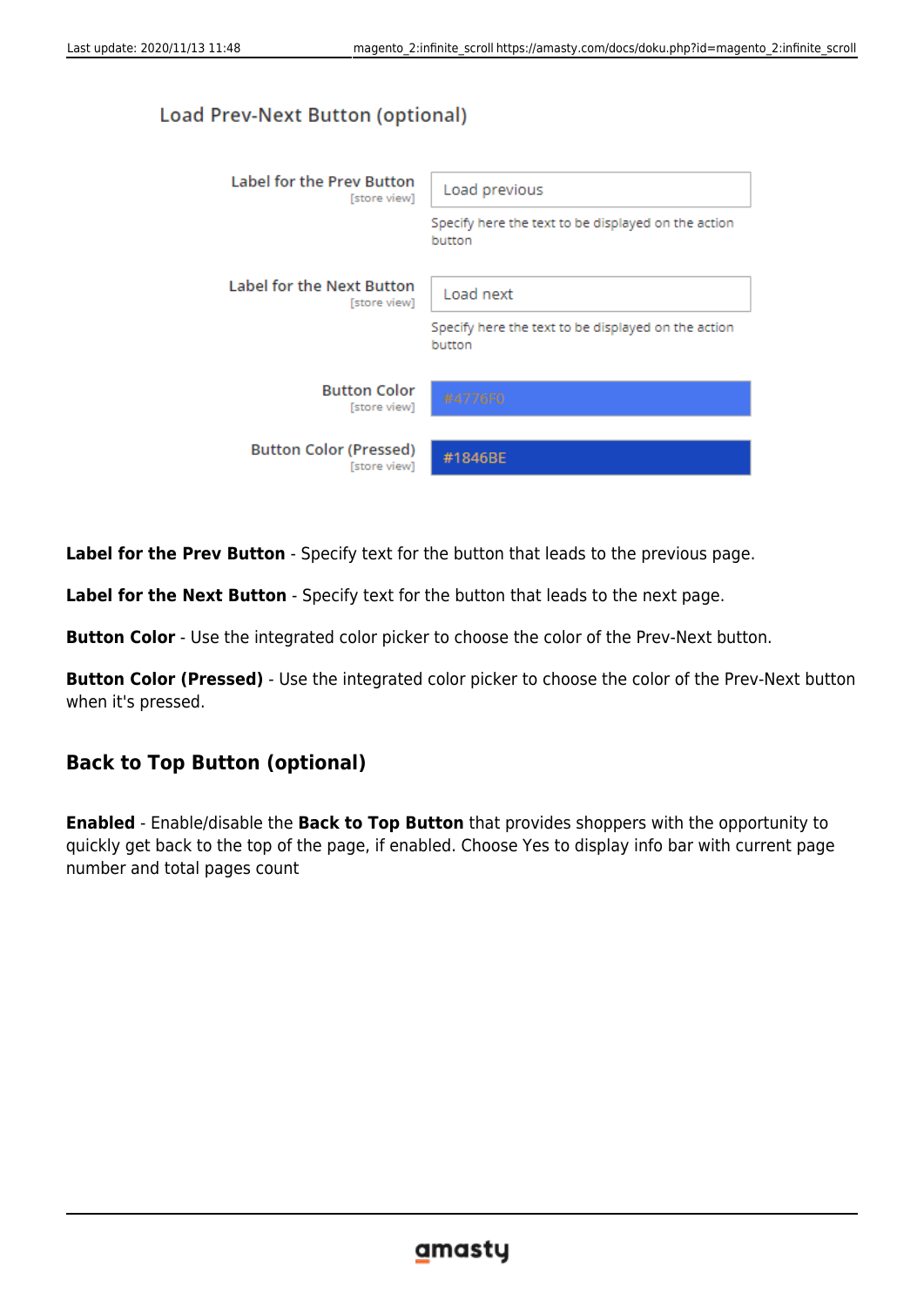### **Back to Top Button (optional)**

| Enabled<br>[store view]                         | Yes                                                                              |
|-------------------------------------------------|----------------------------------------------------------------------------------|
|                                                 | Choose Yes to display info bar with current page<br>number and total pages count |
| <b>Button Style for Desktop</b><br>[store view] | Arrow and text                                                                   |
|                                                 | Arrow only                                                                       |
|                                                 | Arrow and text                                                                   |
|                                                 | Arrow and text (page edge)                                                       |
|                                                 |                                                                                  |
| <b>Button Style for Mobile</b><br>[store view]  | Arrow only                                                                       |
|                                                 | Arrow only                                                                       |
|                                                 | Arrow and text                                                                   |
|                                                 |                                                                                  |
| <b>Button color</b><br>[store view]             | #4776F0                                                                          |

**Button Style for Desktop** - Choose the style for your Back to Top button display on a desktop from the list.

The following styles are available:

Arrow only;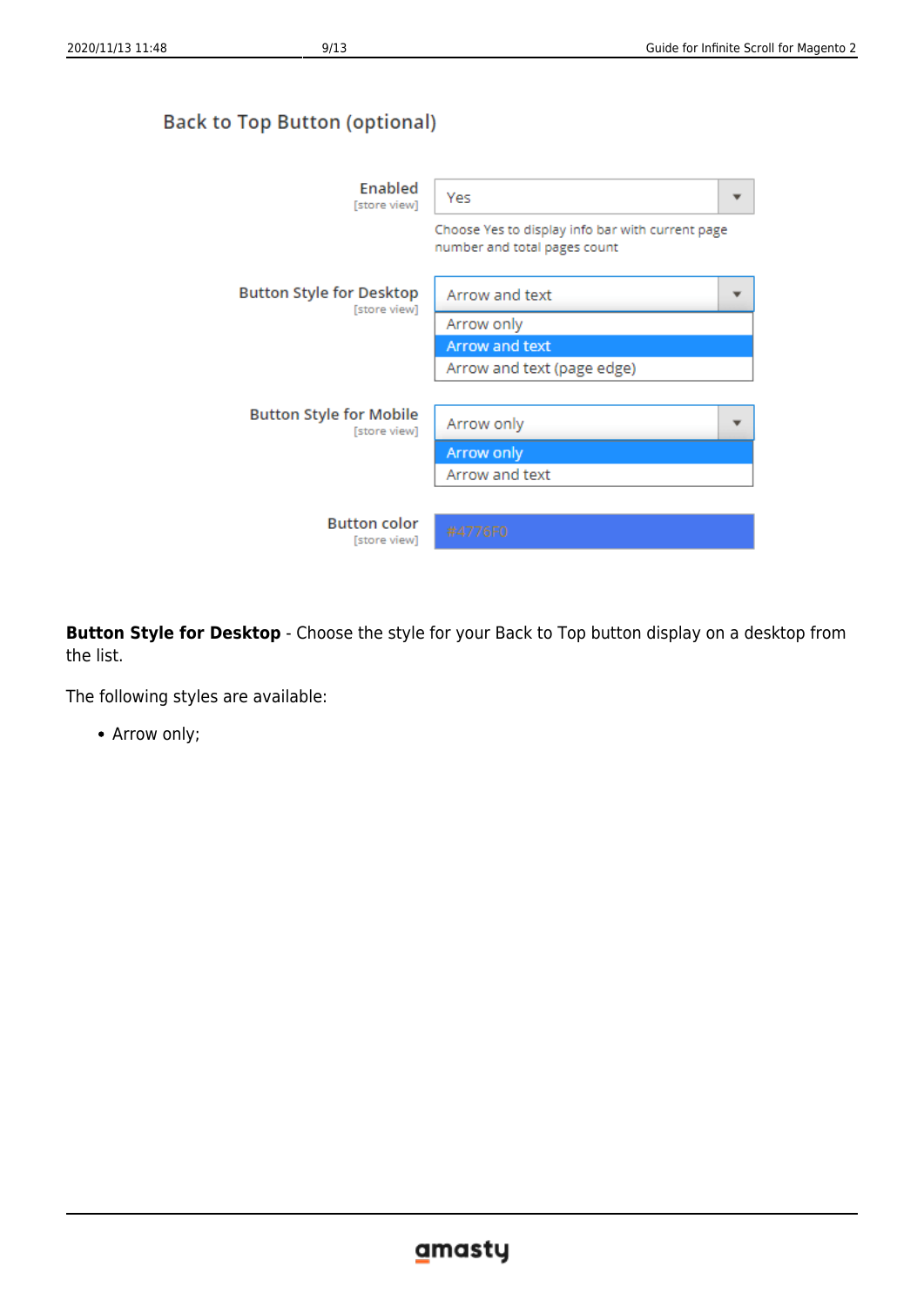Page #2



Ingrid Running Jacket ★★★★★ 2 Reviews

As low as \$84.00





Arrow and text;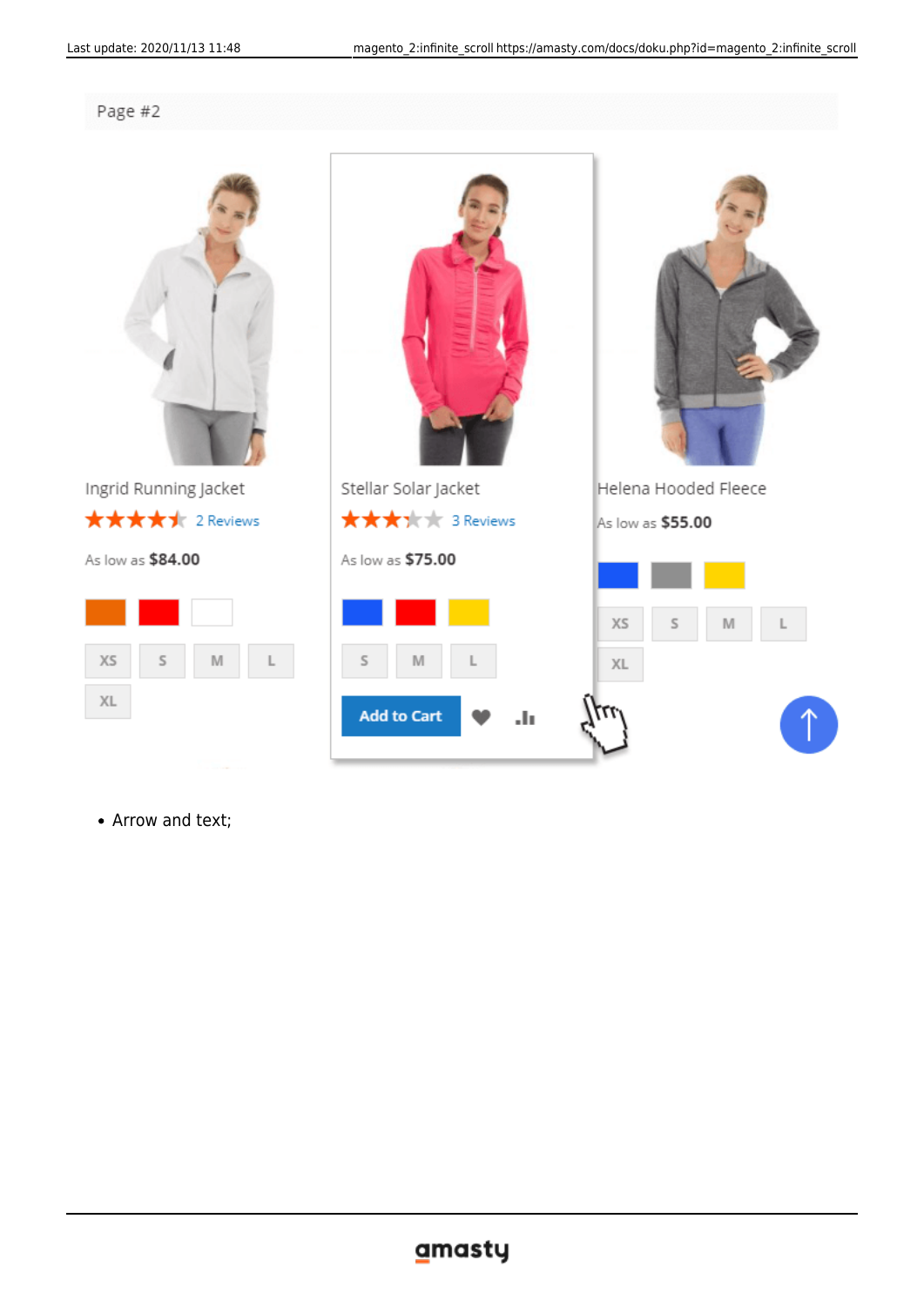Page #2



Arrow and text (page edge).

### gmasty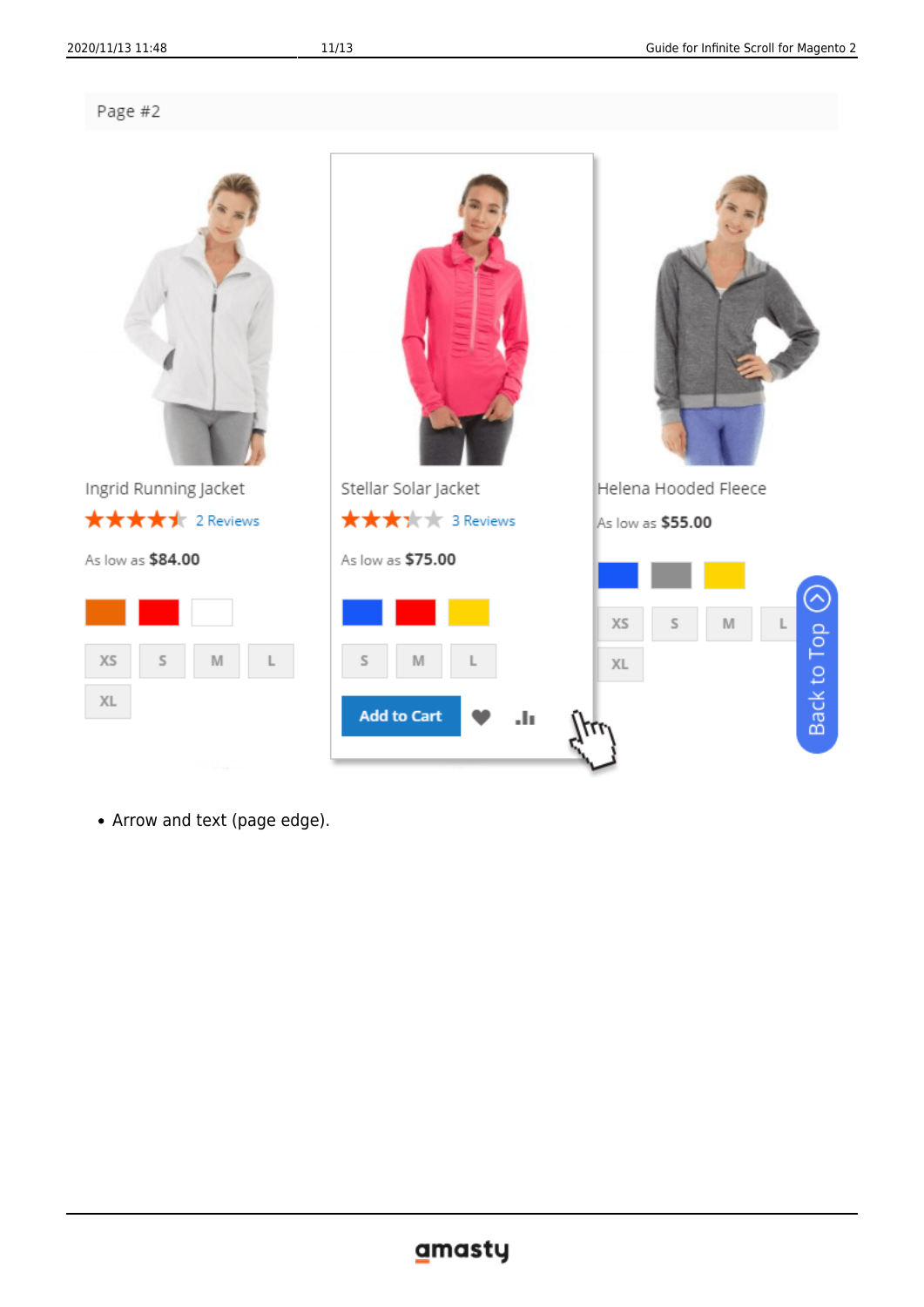```
Page #2
```


**Button Style for Mobile** - Choose the style for your Back to Top button display on mobiles from the list.

The following styles are available:

- Arrow only;
- Arrow and text.

**Button color** - Use the integrated color picker to choose the color of the Back to Top button.

### **DOM Selectors (for custom themes)**

**Products Group / Product Link / Footer** - In this section you can specify **CSS classes** of blocks after which the module should load products, toolbars and pager. This is sometimes needed when standard classes are removed from custom design themes.